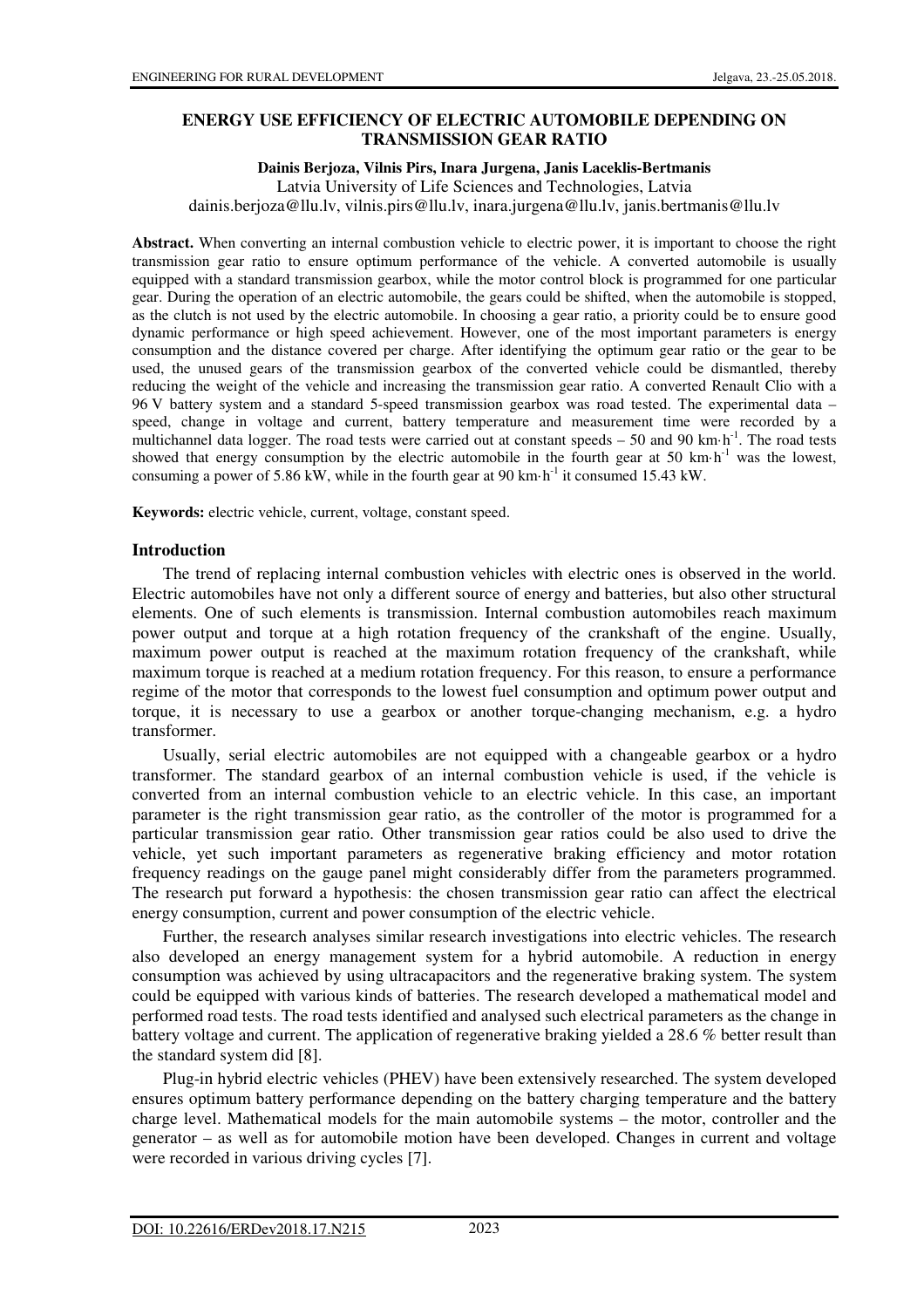A simulation of the transmission was done by using a plug-in hybrid automobile with a 40 kW motor. The end gear ratio for the automobile was  $i<sub>0</sub> = 3.5$ . The automobile was equipped with two gearboxes – one with continuously variable gearing in the range from 4 to 0.6 and the second one had four transmission gear ratios: 2.5, 1.5, 1 and 0.8. The lowest energy consumption was demonstrated by the automatic gearbox, which was 5.3 % lower than if using no gearbox. The 4-speed gearbox had the second best energy consumption result, which was 4.4 % lower than if using no gearbox. Using a 2 speed gearbox, the energy consumption was 2.8 % lower than if using no gearbox. The research also examined energy consumption in six diverse driving cycles, identifying a 24.1 % difference in energy consumption. It follows that a driving regime can considerably affect the energy consumption by the electric automobile, depending on the kind of the gearbox and the gear shift algorithm [9].

Research studies on a converted electric automobile have been done as well. A methodology for experimental research to identify the performance parameters by means of a data logger was developed. Road tests identified changes in battery voltage, current and power consumed in urban and non-urban driving. The road tests identified the maximum current when accelerating in non-urban driving, which reached 450 A, while in urban driving it was 250 A. Even though the regenerative current in non-urban driving reached 140 A, which was a twofold higher current than that in urban driving, the proportion of this kind of driving in urban driving was low; consequently, no significant increase in the distance covered was observed. Smooth driving at 50  $km \cdot h^{-1}$  consumed a power of 6.7 kW [1].

Due to the fact that the power and torque characteristic curves of an electric motor differ from those of an internal combustion engine, the transmission configuration could be different as well. The literature suggests various transmission solutions: using a gearbox, setting the electric motors by the wheels or using a single-speed transmission. However, if wishing a better dynamics performance of a vehicle, particularly if it is equipped with a low power electric motor, one can use a few-speed gearbox as well [4; 5]. The right choice of a gear ratio does not considerably affect the power consumed; however, it can ensure better acceleration dynamics. This allows achieving both a better dynamics performance of a vehicle and lower loads on the batteries, wiring and the controller [3].

Gear shifting was also optimised by using dynamic programming for optimal hybridization in parallel hybrid electric vehicles. The research developed a mathematical model for vehicles, a fuel consumption map for an internal combustion engine and an efficiency map for an electric motor that shows the maximum and minimum torque. The model used a battery efficiency factor in the range of 0.9-1.0. The model was tested in eight different drive cycles [10].

#### **Materials and methods**

The road tests used a converted Renault Clio automobile. The automobile was equipped with a standard 5-speed gearbox. Shifting the gears is possible only when the automobile is stopped, as the clutch is not used to engage the motor with the transmission. A 30 kW electric motor was installed on the automobile. It was powered by a 96 V system, which was comprised of 30 lithium-iron hybrid batteries with a capacity of 100 Ah. The maximum speed of the automobile was 120 km $\cdot$ h<sup>-1</sup>, while the average range per charge was 60 km. The parameters of the automobile's controller were programmed for the third gear. Transmission gear ratios for the gearbox  $i_k$ , the end gear ratio  $i_0$  and the total transmission gear ratio are given in Table 1. It also shows the data on electric motor rotation frequency  $n_e$  at the speeds, at which the electric automobile was road tested, taking into consideration the calculated kinematic radius of the wheels  $r_k = 0.283$  m for tyres  $165/70R14$ .

Table 1

| N <sub>0</sub> | <b>Characteristics</b>                       | <b>Gears</b>    |                 |                 |                 |                 |
|----------------|----------------------------------------------|-----------------|-----------------|-----------------|-----------------|-----------------|
|                |                                              | 1 <sup>st</sup> | 2 <sup>nd</sup> | $2^{\text{rd}}$ | 4 <sup>th</sup> | 5 <sup>th</sup> |
|                | Gearbox transmission ratio $i_k$             | 3.364           | 1.864           | 1.321           | 1.029           | 0.821           |
|                | End gear ratio $i_0$                         | 4.067           |                 |                 |                 |                 |
| 3              | Transmission ratio $i_t$                     | 13.679          | 7.579           | 5.374           | 4.186           | 3.337           |
|                | $n_e$ at $v = 50$ km $\cdot$ h <sup>-1</sup> | 6413            | 3553            | 2519            | 1963            | 1564            |
|                | $n_e$ at y = 90 km $\cdot$ h <sup>-1</sup>   | 11543           | 6395            | 4535            | 3533            | 2816            |

**Transmission gear ratios and the calculated motor rotation frequency for the electric automobile**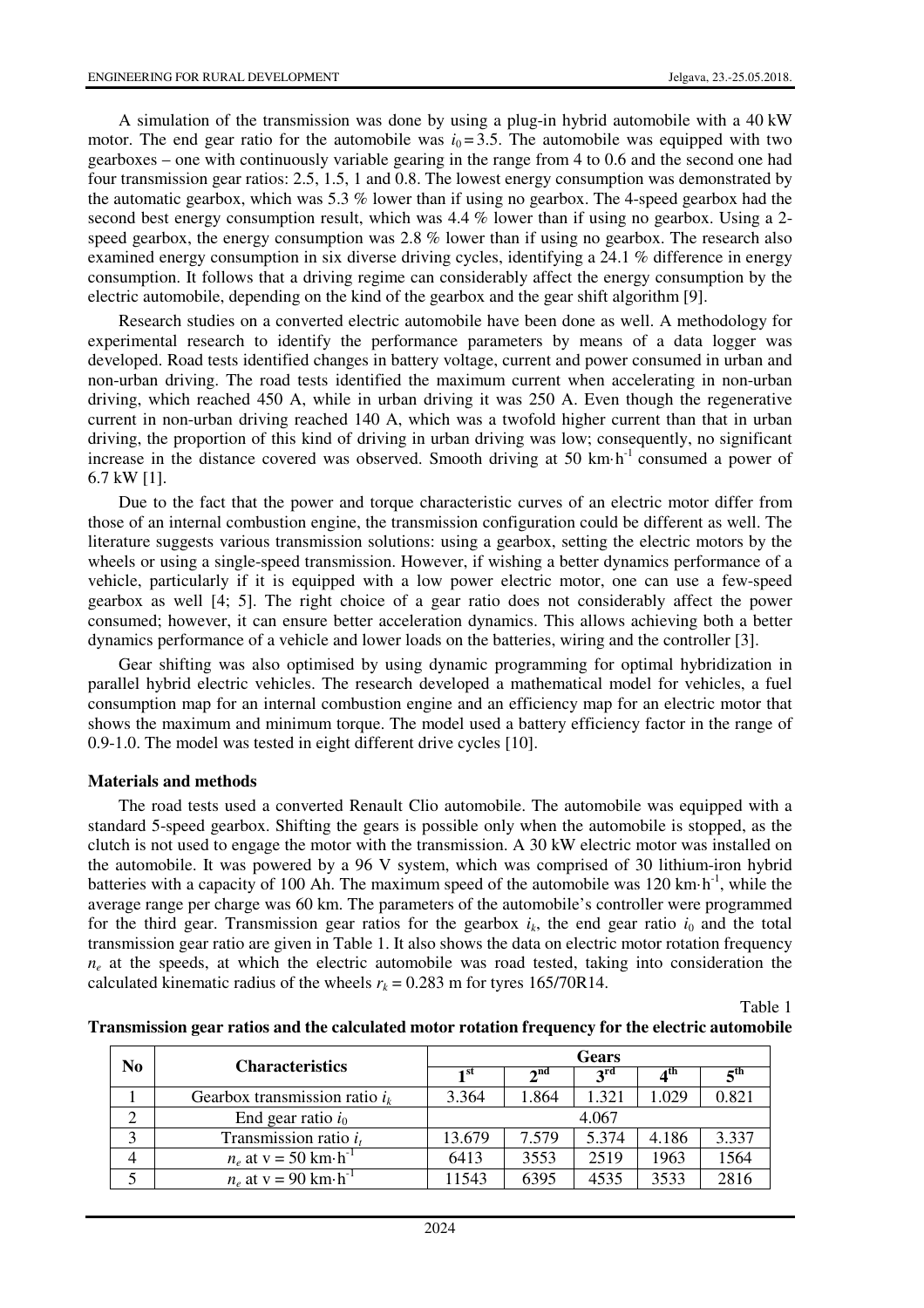As shown in Table 1, achieving the driving regime in the first gear requires too high motor rotation frequency, which is limited by controller settings. For this reason, first gear was not used in the road tests.

A data logger HOLUX GP Sport 245 was used to accurately control the speed of the electric automobile. The logger had 512 kB memory, operating temperature from  $+10^{\circ}$ C to  $+50^{\circ}$ C. The logger was attached to the gauge panel for visual control during the road tests.

A data logger Graphtec GL220 was used to save the electrical parameters recorded (Fig. 1). The logger could save data at a sampling interval from 10 ms to 24 h. The equipment used a 4.3 inch LCD display. Electricity was supplied from a 8.5-24 V external source. During the road tests, the logger was connected to the 12 V board system power supply of the electric automobile.



Fig.1. **Scheme for connecting experimental equipment:** 1 – motor controller; 2 – electromotor; 3 – electromotor speed sensor; 4 – data logger; 5 – frequency-voltage converter; 6 – temperature sensor.; 7 – voltage divider; 8 – 96 V accumulator; 9 – current sensor

The road tests were carried out on the general road E77 Jelgava-Riga. The road surface was in good condition; the average rolling resistance coefficient was 0.010-0.011 [2]. During the road tests, the ambient air temperature was +  $10^{0}$ C; there was no precipitation and the asphalt was dry.

The road tests were performed by two operators. One operated the automobile and accurately maintained the driving regime, while the second one activated the logger and saved the data in individual data fails. Every road test replication lasted for 30 seconds. To accurately record the driving regime and the replications, they were numbered in sequence. The measurements were made in the 2- 5 gears at two constant speeds:  $50 \text{ km} \cdot \text{h}^{-1}$  and  $90 \text{ km} \cdot \text{h}^{-1}$ . Since it was possible to achieve none of the planned speeds in the first gear, this gear was not used. It was not possible to achieve a speed of 90 km $\cdot$ h<sup>-1</sup> in the second gear in the road tests. Five replications were performed for every driving regime.

To exclude casual factors, the first road test replication was performed in all selected gears – from 2 to 5 –, which was followed by the next replication in all selected gears.

## **Results and discussion**

An example of the saved data acquired in the road tests performed in the third gear at 90 km $\cdot$ h<sup>-1</sup> is given in Figure 2. The power transmitted to the wheels in all the gears under the same motion conditions has to be the same. The motor power output of the automobile operated in diverse gears could differ under the same motion conditions, as every gear has a different efficiency factor. Besides, the rotation frequency of the motor, which is necessary for achieving the required motor power output in various gears, also affects the motor power. Efficiency factors are different at various rotation frequencies of the motor.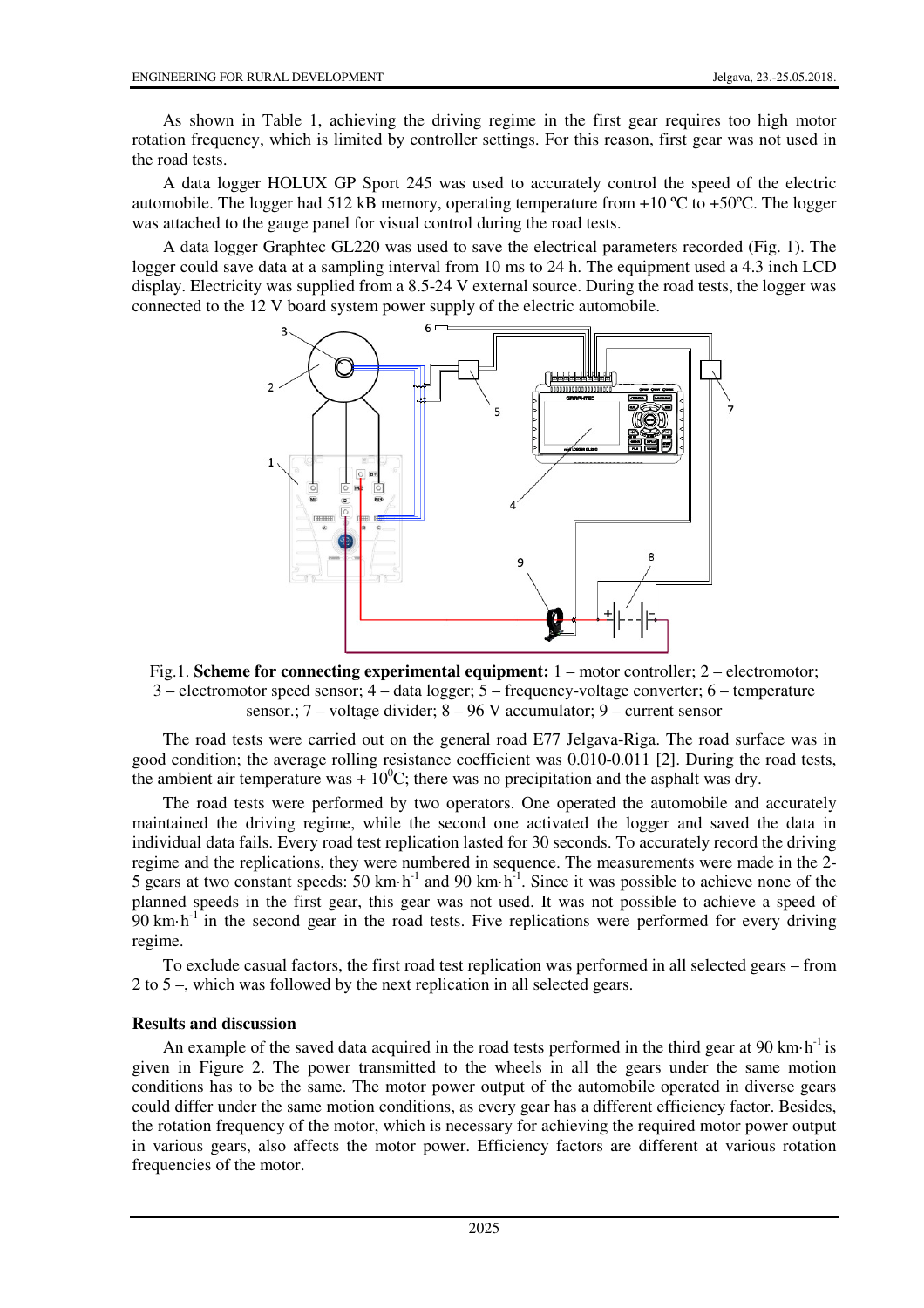

Fig. 2. **Results of road tests performed in third gear at 90 km·h-1**

After the road tests were completed, the data were exported from the logger to a PC for processing. The research calculated the average current, energy consumed and motor power output for two speed regimes. The data allowed calculating the electric automobile's energy consumption per km distance covered for both speed regimes in all the gears used in the road tests. Using data from an earlier series of road tests done in the changing speed regime in third gear, the research calculated the average energy consumption by the electric automobile Renault Clio at  $0.135$  kWh·km<sup>-1</sup> in urban driving and at  $0.155$  kWh·km<sup>-1</sup> in non-urban driving [1].



Fig. 3. **Power and motor rotation frequency at 50 km·h-1** 

Road testing the electric automobile at 50 km·h<sup>-1</sup>, the rotation frequency of the motor changed in the range from  $3546 \text{ min}^{-1}$  to  $1559 \text{ min}^{-1}$ . Its power consumption could be affected by the transmission efficiency factor, the motor efficiency factor and the invertor efficiency factor. The transmission efficiency factor differs depending on the gear chosen. The motor efficiency factor, according to the manufacturer graphs [11], has to be almost constant in the entire range of frequencies, and the total energy consumption could not be affected. The highest power consumed was registered in the second gear, at 6.31 kW (Fig. 3). This might be explained by the fact that the efficiency factor for the second gear is lower than that for the other gears  $(i_2 = 1.864)$ . The power consumption in the fourth gear was 4.8 % lower than that in the third gear and 6.5 % lower than that in the fifth gear. From the perspective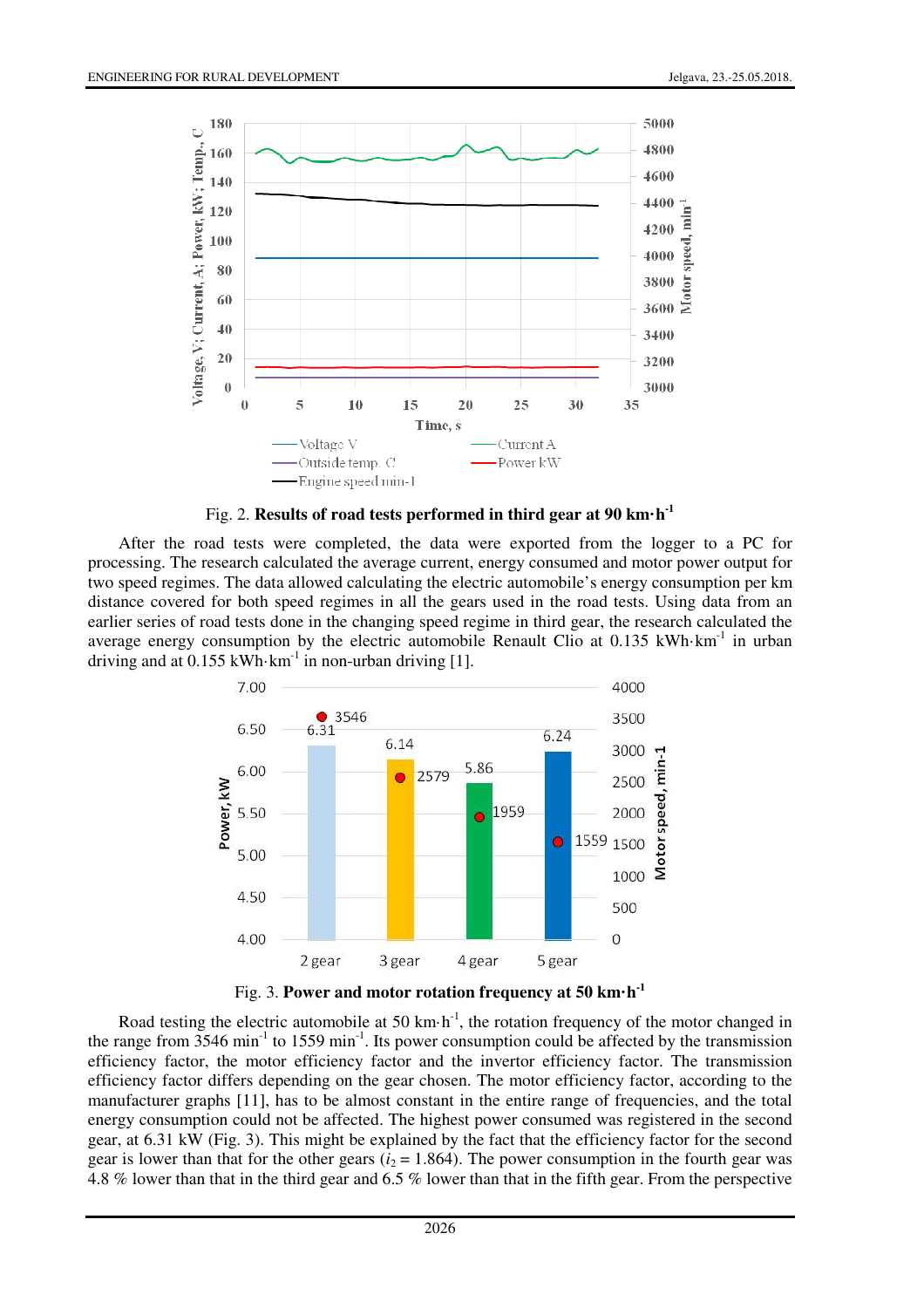of power consumption, it is advised to choose the fourth gear in urban driving; however, to make an objective decision on the choice of a gear, it is necessary to carry out additional road tests to identify the parameters of dynamism or acceleration for all gears. The dynamism of the automobile in urban driving in the fourth gear considerably declines.

Road testing the electric automobile in the second gear did not allow achieving the experimental speed of 90 km·h<sup>-1</sup>, as the motor rotation frequency limiter engaged. For this reason, the automobile was road tested in the highest three gears. When driving in the fifth gear at 2800 min<sup>-1</sup>, the motor almost achieved the highest power output in this range of rotation frequencies. Consequently, the power consumed in this regime was the highest, 10.9 % higher than in the fourth gear and 2.9 % higher than in the third gear (Fig. 4). Fifth gear gave almost no possibility to accelerate. When driving in the third gear, the motor operated within the optimum range of the power curve – the power output was almost maximal and there was a good possibility for acceleration. However, due to the transmission efficiency factor, the power consumption in the fourth gear was lower. To do an optimum choice of a gear for this driving regime (non-urban driving), it is advised to do road tests in various gears.



Fig. 4. **Power and motor rotation frequency at 90 km·h-1** 

An analysis of energy consumption in urban driving in the third gear revealed that it was 1.23 kWh·km<sup>-1</sup> (Fig. 4). Combining the dynamism and efficiency of an electric automobile in urban driving, it is useful to accelerate the electric automobile in the second gear and then shift to the fourth gear. However, it is difficult for the experimental automobile to do it, as the transmission does not use the clutch. In urban driving, the lowest energy consumption was identified when driving in the fourth gear. The energy consumption in the fourth gear was 8.6 % lower than that in the third gear and 10.9 % lower than in the fifth gear.

For electric automobiles converted from internal combustion ones, scientists have developed a calculation methodology for the conversion algorithm, which takes into account the rolling resistance, air resistance, gradient resistance and inertia resistance. The calculation example is given for an electric automobile Toyota Kijang Super, the structure of which is similar to that of the electric automobile examined in the present research in terms of the technical parameters. The most significant difference lies in the batteries, as the mentioned algorithm was intended for lead batteries, whereas the road-tested electric automobile was equipped with lithium-iron hybrid batteries. However, the algorithm does not analyse the principles of how to determine the gear ratio experimentally or analytically [6].

From the perspective of the energy consumption, it is useful to choose the fourth gear, yet this gear does not ensure sufficient dynamics for an electric automobile. Higher dynamics of the electric automobile could be achieved by equipping it with a simple 2- or 3-speed gearbox that could be capable of ensuring an optimum load for the motor, lower energy consumption and better dynamics performance. Gear-shifting in such a gearbox has to be automatic in order to facilitate the control of the electric automobile.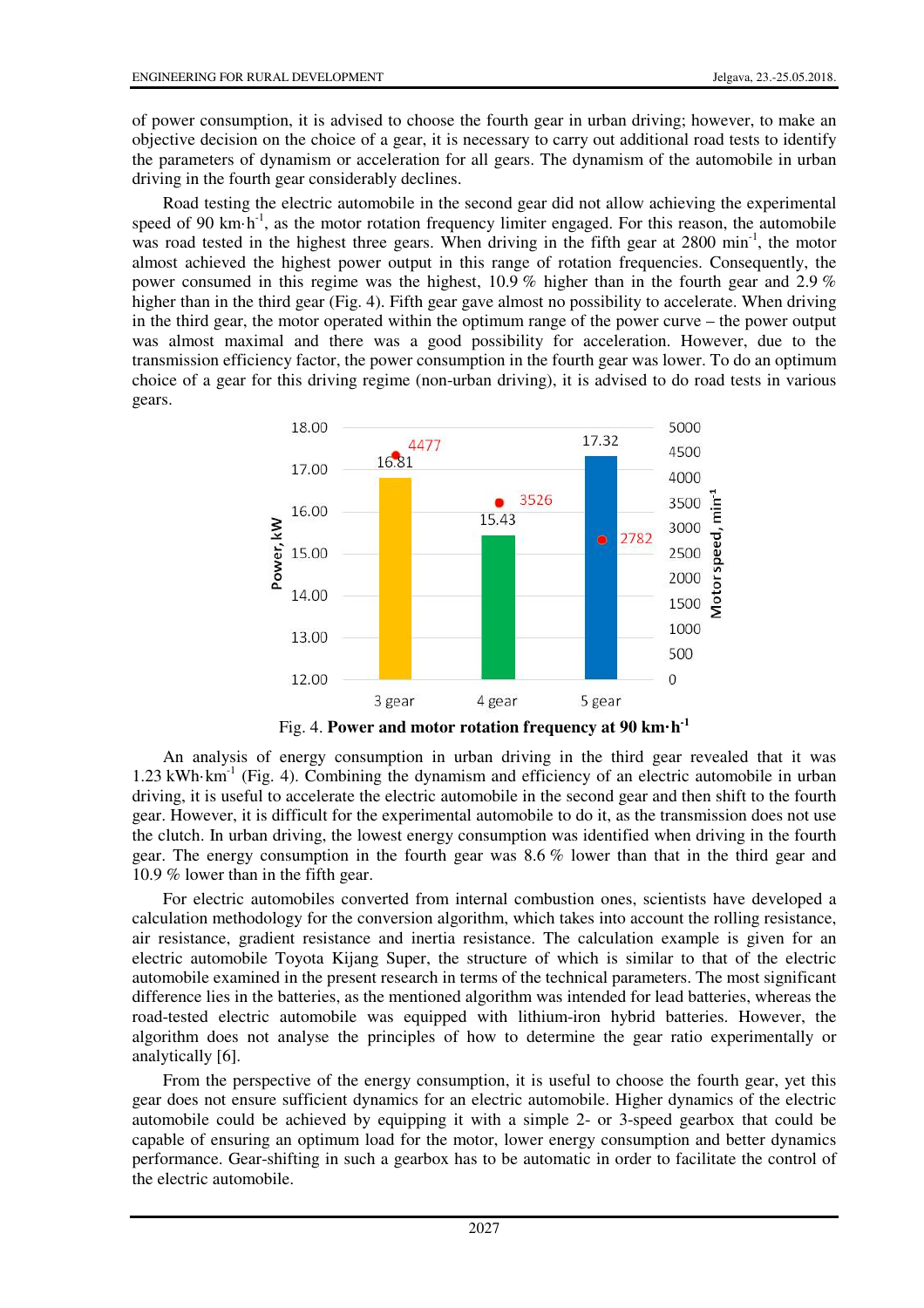

Fig. 5. **Energy consumption at 50 km·h-1 and 90 km·h-1**

# **Conclusions**

- 1. The research developed and approbated a methodology for identifying average power output and energy consumption in various driving regimes by using a data logger.
- 2. Depending on the gear, energy consumption and power output could be affected by the motor efficiency factor, transmission efficiency factor and the invertor efficiency factor. The transmission efficiency factor, which was the highest for the gear ratios close to 1 ( $i_4$  = 1.029), made the largest effect on the power consumed.
- 3. Road testing the electric automobile at 50 km·h<sup>-1</sup>, the energy consumption in the fourth gear was the lowest, at 5.86 kW, which was 4.8 % lower than that in the third gear and 6.5 % lower than in the fifth gear.
- 4. The highest power consumption was in the second gear at 50 km·h<sup>-1</sup>, 6.31 kW, which might be explained by the fact that the efficiency factor for the second gear was the lowest.
- 5. From the perspective of the power consumption, it is advised to choose the fourth gear in urban driving; however, the dynamism of the automobile in the fourth gear considerably declines.
- 6. At 90 km·h<sup>-1</sup>, the highest power consumption was in the fifth gear, 17.32 kW, as the motor achieved the maximum power output in the respective range of rotation frequencies. The possibility to accelerate the automobile in this gear was minimal.
- 7. Just like at a speed of 50 km·h<sup>-1</sup>, at a speed of 90 km·h<sup>-1</sup> too, the lowest power consumption was in the fourth gear, 15.43 kW, which was associated with the highest efficiency factor of the gearbox. In this gear, the motor operated in the range of maximum rotation frequencies of the power curve.
- 8. To make an objective decision on the choice of a gear for an electric automobile, it is necessary to do research on the parameters of acceleration in all gears, as well as to road test the electric automobile in the 3-5 gears in non-urban driving.
- 9. The energy consumption both in urban and in non-urban driving in the fourth gear was the lowest, 0.117 kWh·km<sup>-1</sup> and 0.171 kWh·km<sup>-1</sup>, respectively, yet the choice of this gear could affect the dynamism parameters of the electric automobile.
- 10. To ensure good performance of an electric automobile in terms of dynamics, electrical energy consumption and motor load, it is advised to equip the electric vehicle with a 2- or 3-speed gearbox that could enhance the performance of the electric vehicle.

## **References**

[1] Berjoza D., Pirs V., Jurgena I. Investigation into the performance characteristics of electric automobiles by means of a data logger. Agronomy Research, Nr. 16, 2018.